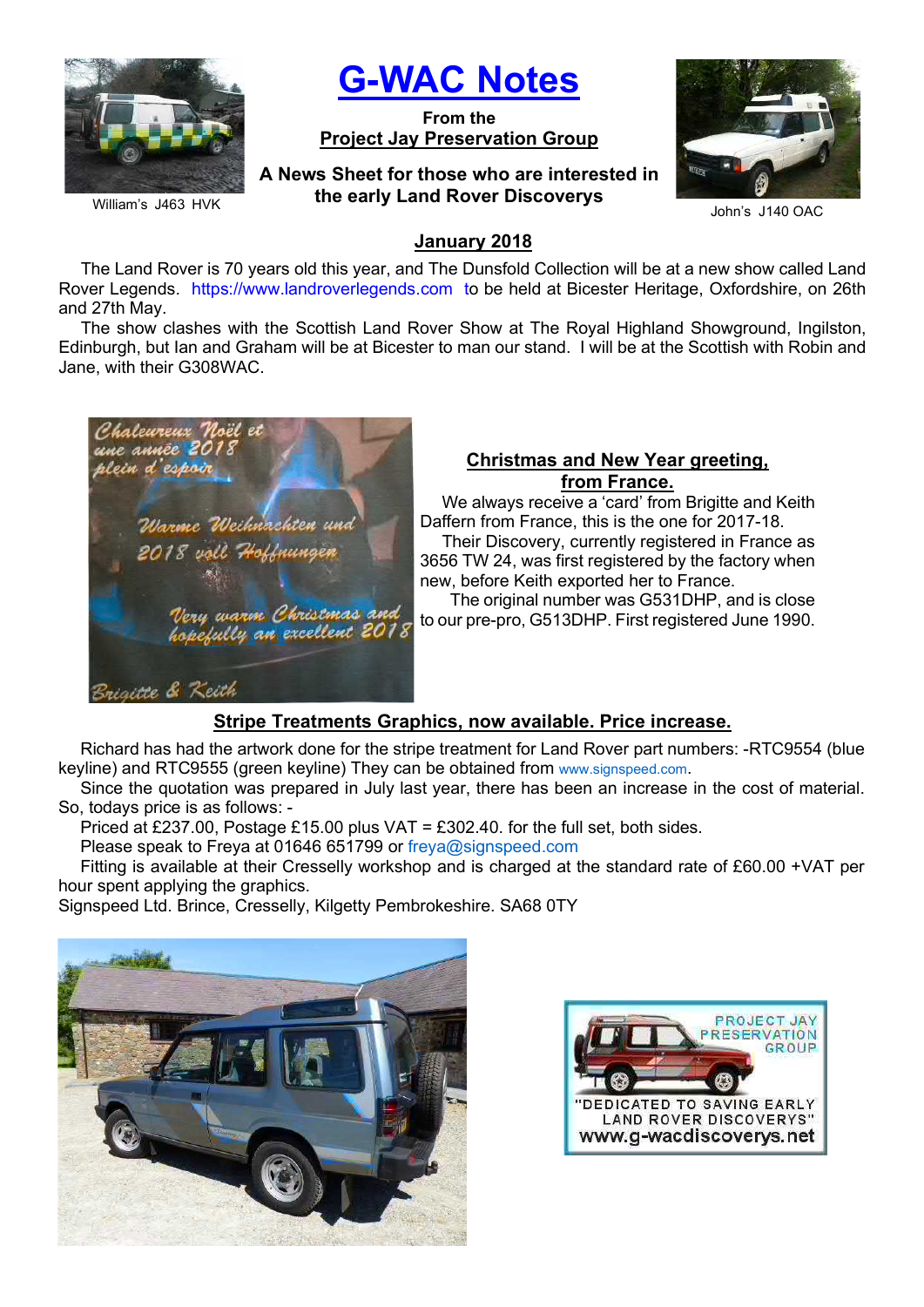#### **Shows 2018**

| <b>February</b>                          |                                                                                                                                                                                                                                                      |  |  |  |
|------------------------------------------|------------------------------------------------------------------------------------------------------------------------------------------------------------------------------------------------------------------------------------------------------|--|--|--|
| 4th                                      | Peterborough 4x4 & Vintage Spares Day. East of England Showground, Peterborough.<br>PE2 6XE. www.4x4sparesday.co.uk                                                                                                                                  |  |  |  |
| <b>March</b>                             |                                                                                                                                                                                                                                                      |  |  |  |
| 18th                                     | Ripon 4x4 & Vintage Spares Day. Ripon Racecourse, Boroughbridge Road, Ripon,<br>North Yorkshire. HG4 1UG. www.4x4sparesday.co.uk                                                                                                                     |  |  |  |
| 23rd - 25th                              | Practical Classics Classic Car & Restoration Show, with Discovery. NEC. Birmingham.<br>www.necrestorationshow.com/                                                                                                                                   |  |  |  |
| April                                    |                                                                                                                                                                                                                                                      |  |  |  |
| 8th                                      | Newbury 4x4 & Vintage Spares Day . Newbury Showground, Chieveley, Berkshire.<br>RG18 9QZ. www.4x4sparesday.co.uk                                                                                                                                     |  |  |  |
| 22nd                                     | Ripon Spring Classic Car & Bike Show & Autojumble. Ripon Racecourse, Boroughbridge<br>Road, Ripon, North Yorkshire. HG4 1UG. www.markwoodwardclassicevents.com                                                                                       |  |  |  |
| May                                      |                                                                                                                                                                                                                                                      |  |  |  |
| 12th- 13th                               | Gaydon Land Rover Show. British Motor Museum, Banbury Road, Gaydon,<br>Warwickshire. CV35 0BJ. shows@britishmotormuseum.co.uk                                                                                                                        |  |  |  |
| 26th - 27th                              | Scottish Land Rover Show. Royal Highland Centre, Ingliston, Edinburgh. EH28 8NB.<br>www.scottishlandrovershow.com                                                                                                                                    |  |  |  |
| 26th - 27th<br>28th                      | Legends Land Rover Show. Bicester Heritage, Oxfordshire. www.landroverlegends.com<br>Yorkshire Classic Vehicle Show & Land Rover Display. Ripley Castle. Harrogate. HG3 3EA.<br>www.markwoodwardclassicevents.com                                    |  |  |  |
| June                                     |                                                                                                                                                                                                                                                      |  |  |  |
| $2nd - 3rd$                              | Malvern Land Rover show & 4x4 Spares Weekend. Three Counties Showground, Malvern.<br>Worcestershire. WR13 6NW. www.4x4sparesday.co.uk                                                                                                                |  |  |  |
| 17 <sub>th</sub>                         | Classics in the Park. Raby Castle, Staindrop, Co. Durham DL2 3AH.<br>www.markwoodwardclassicevents.com                                                                                                                                               |  |  |  |
| 23rd - 24th<br>23rd - 24th<br>30th - 1st | Rover Sports Register. National Rally. Newby Hall, Ripon. North Yorkshire. HG4 5AJ<br>Classic and Sports Car Show. Bicester Heritage in Oxfordshire. www.bicesterheritage.co.uk<br>Billing Land Rover Show. Great Billing, Northamptonshire. NN7 1AL |  |  |  |
| July                                     |                                                                                                                                                                                                                                                      |  |  |  |
| 1st                                      | Leighton Hall Classic Car & Bike Show. Leighton Hall, Carnforh, Lancashire. LA5 9ST<br>www.markwoodwardclassicevents.com                                                                                                                             |  |  |  |
| 22nd                                     | Lytham Hall Classic Car & Motorcycle Show. Lytham Hall, Ballham Road,<br>Lancashire. FY8 4JX. www.markwoodwardclassicevents.com<br>Lytham St. Annes,                                                                                                 |  |  |  |
| 27th - 29th                              | Kelmarsh Land Rover Show. Kelmarsh Hall, Kelmarsh, Northamptonshire. NN6 9LY                                                                                                                                                                         |  |  |  |
| <b>August</b>                            |                                                                                                                                                                                                                                                      |  |  |  |
| 12 <sub>th</sub>                         | Classics in the Park. Raby Castle, Staindrop, Co. Durham DL2 3AH.<br>www.markwoodwardclassicevents.com                                                                                                                                               |  |  |  |
| 20th - 26th                              | Discovery Owners Club, Weymouth Caravan Rally. Bagwell Farm Touring Park, Knights in<br>the Bottom, Chickerell, Weymouth, Dorset. DT3 4EA. http://www.bagwellfarm.co.uk/                                                                             |  |  |  |
| 26th                                     | Ripon Classic Car & Bike Show & Autojumble. Ripon Racecourse, Boroughbridge<br>Road, Ripon, North Yorkshire. HG4 1UG. www.markwoodwardclassicevents.com                                                                                              |  |  |  |
| <b>October</b>                           |                                                                                                                                                                                                                                                      |  |  |  |
| 14th                                     | Ripon 4x4 & Vintage Spares Day. Ripon Racecourse, Boroughbridge Road, Ripon,<br>North Yorkshire. HG4 1UG. www.4x4sparesday.co.uk                                                                                                                     |  |  |  |
| 20th - 21st<br>28th                      | Discovery Birthday Party. Plymouth Hoe. www.discoverybirthdayparty.co.uk<br>Malvern 4x4 & Vintage Spares Day. Wye Halls, Three Counties Showground, Malvern,<br>Worcestershire. WR, www.4x4sparesday.co.uk                                           |  |  |  |

PETER JAMES INSURANCE. 772, Hagley Road West, Oldbury, West Midlands. B68 0PJ. Telephone: 0121 506 6040. www.peterjamesinsurance.co.uk

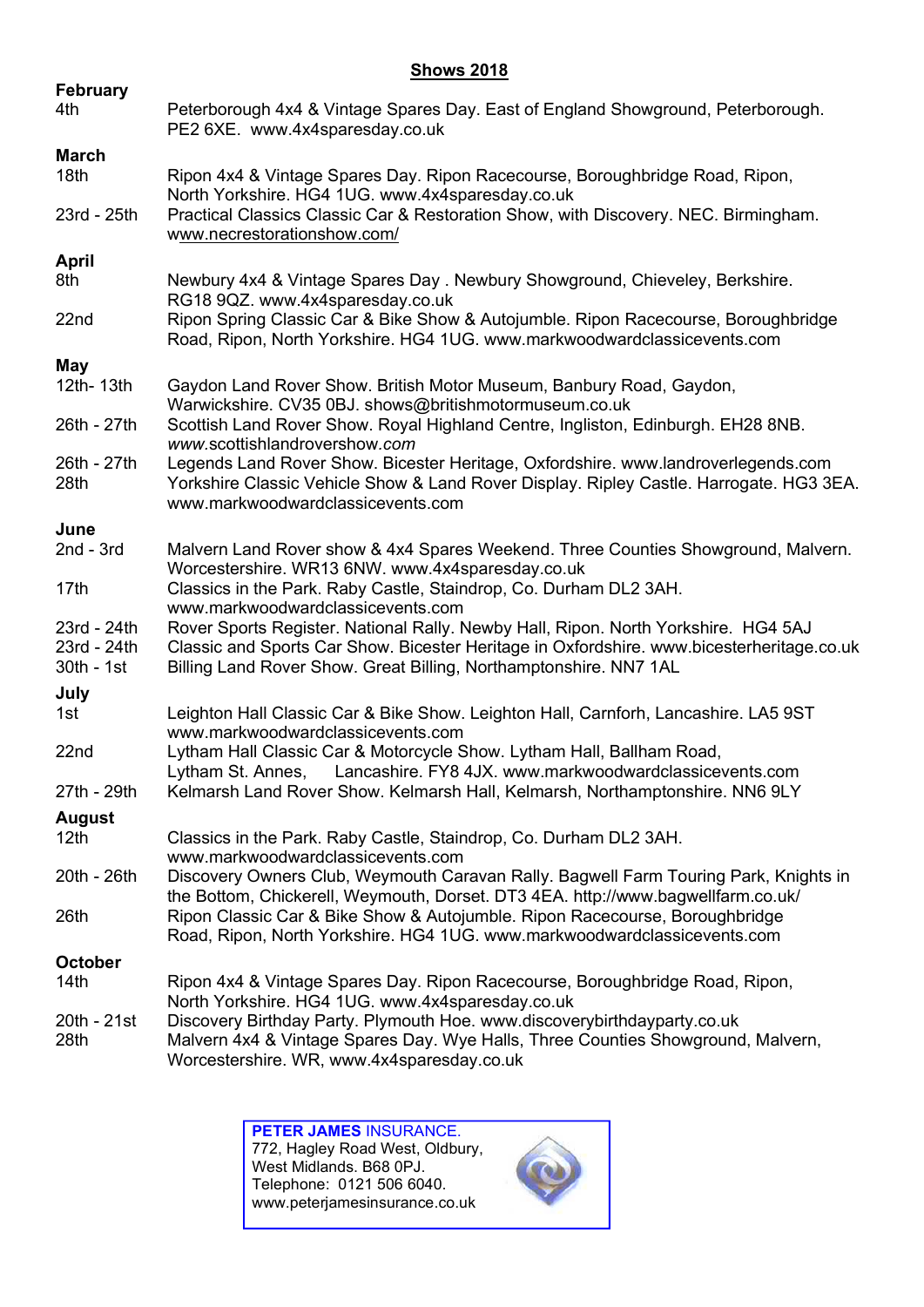## Practical Classics, Classic Car and Restoration Show, with Discovery. 23rd to 25th March 2018

Held at the NEC in March each year, the event includes projects that are currently being worked on, together with examples of cars that have been restored/recommissioned.



https://www.necrestorationshow.com/

Run in conjunction with the Discovery Channel, it is appropriate that we should take stand space at the show. Other Land Rover clubs will be there, the Land Rover Series One Club, the Land Rover Series II Club, the Ex - Military Land Rover Association.

The Discovery Channel is the trusted curator of the broadest and best range of contemporary, popular factual programmes, packed with modern-day adventures, eye-opening revelations and awe-inspiring experiences.

Life is full of demands and responsibilities, and Discovery is about living as rich and fulfilling life as possible, as we only get one shot. There's always more to know, to explore, to experience.

 Discovery's aim is to make your world bigger. Through immersive and authentic TV experiences, they inspire TV viewers to make the most of life.

Visit https://www.discoveryuk.com/



In Hall 5, we have been allocated stand number 5-385, although last minute changes sometime take place. We will be exhibiting Charles Whitaker's factory prototype, C742HUH, which was registered in April 1989, my G478WAC, stripped to a rolling chassis, the two pre-pro 5-doors, G226EAC and G513DHP and Ian's production G253RFL.

Back issues of he Discovery Owners Club magazine, Discourse, will be available for visitors, who will be encouraged to join the club.



are subject to a single transactice fee of £1.50. All information correct at time of public<br>guide worth £4.00. ^^Club SNGLE bebet liable 16 years+1 offer tonly opplies to Saturda<br>vand to 4 family tobels per member, each ad